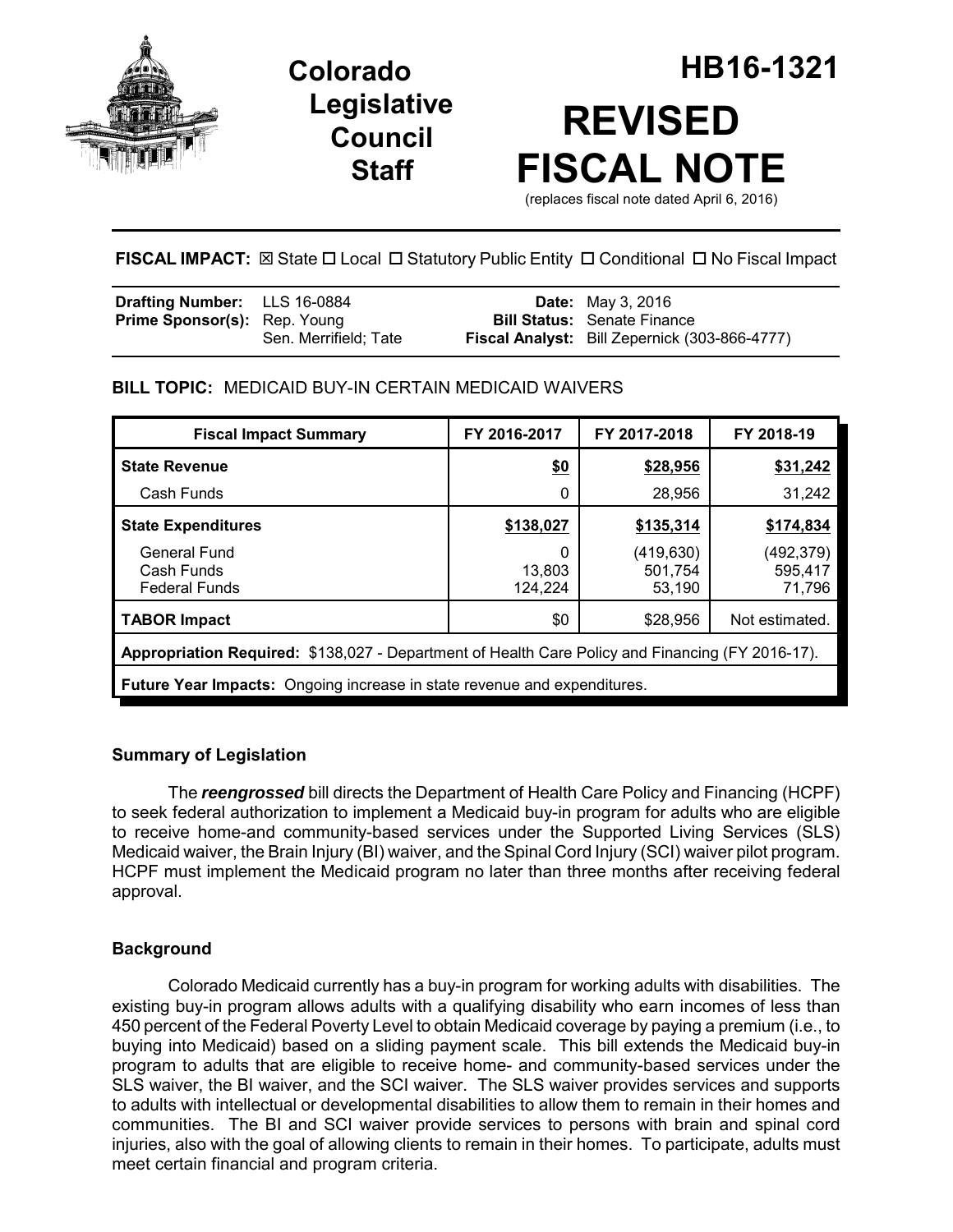May 3, 2016

### **Assumptions**

Based on data for the existing Medicaid buy-in program, this fiscal note makes the following assumptions about the new Medicaid buy-in program for waivers under this bill:

- 38 clients will participate in the new Medicaid buy-in program in FY 2017-18 and 41 clients will participate in FY 2018-19;
- of the participating clients, 5 clients in FY 2017-18 and 6 clients in FY 2018-19 will be new clients, the remainder (33 in FY 2016-17 and 35 in FY 2017-18) will be existing waiver clients that transition from the regular waiver program to the buy-in program;
- the annual cost per client served on the SLS waiver will be \$26,724 in FY 2017-18 and \$26,955 in FY 2018-19;
- the annual cost per client served on the BI waiver will be \$40,720 in FY 2017-18 and \$41,215 in FY 2018-19;
- the annual cost per client served on the SCI waiver will be \$46,579 in FY 2017-18 and \$47,165 in FY 2018-19;
- the average annual premium paid by buy-in participants will be \$762;
- a 50.01 percent federal match will be available for waiver clients in FY 2017-18 and a 50.00 percent match in FY 2018-19;
- necessary federal approvals will be received by January 1, 2017, and computer system changes will occur by the end of FY 2016-17; and
- the SLS waiver Medicaid Buy-in Program will begin enrolling clients on July 1, 2017.

#### **State Revenue**

The bill increases cash fund revenue to HCPF by \$28,956 in FY 2017-18 and by \$31,242 in FY 2018-19. This revenue is generated from premiums paid by clients participating in the buy-in program based on the participation and premium assumptions listed above. No revenue is expected in FY 2016-17.

## **TABOR Impact**

This bill increases state cash fund revenue from Medicaid premiums, which will increase the amount of money required to be refunded under TABOR beginning in FY 2017-18. TABOR refunds are paid out of the General Fund. Since the bill increases the TABOR refund obligation without a corresponding change in General Fund revenue, the amount of money available in the General Fund for the budget will decrease by an identical amount.

#### **State Expenditures**

The bill increases net costs in HCPF by **\$138,027 in FY 2016-17, \$135,314 in FY 2017-18, and \$174,834 in FY 2018-19.** First-year costs are for information technology system modifications. Future-year costs represent the costs of new clients that gain Medicaid coverage through the new Medicaid buy-in program. In addition, by shifting existing clients from the regular waiver programs to the Medicaid buy-in, General Fund costs for this population are reduced and replaced by Hospital Provider Fee Cash Fund and client premiums. These new costs are summarized in Table 1 and discussed below. Table 2 provides a further break down of the fund source changes that result from shifting Medicaid clients from the regular waiver programs to the Medicaid buy-in.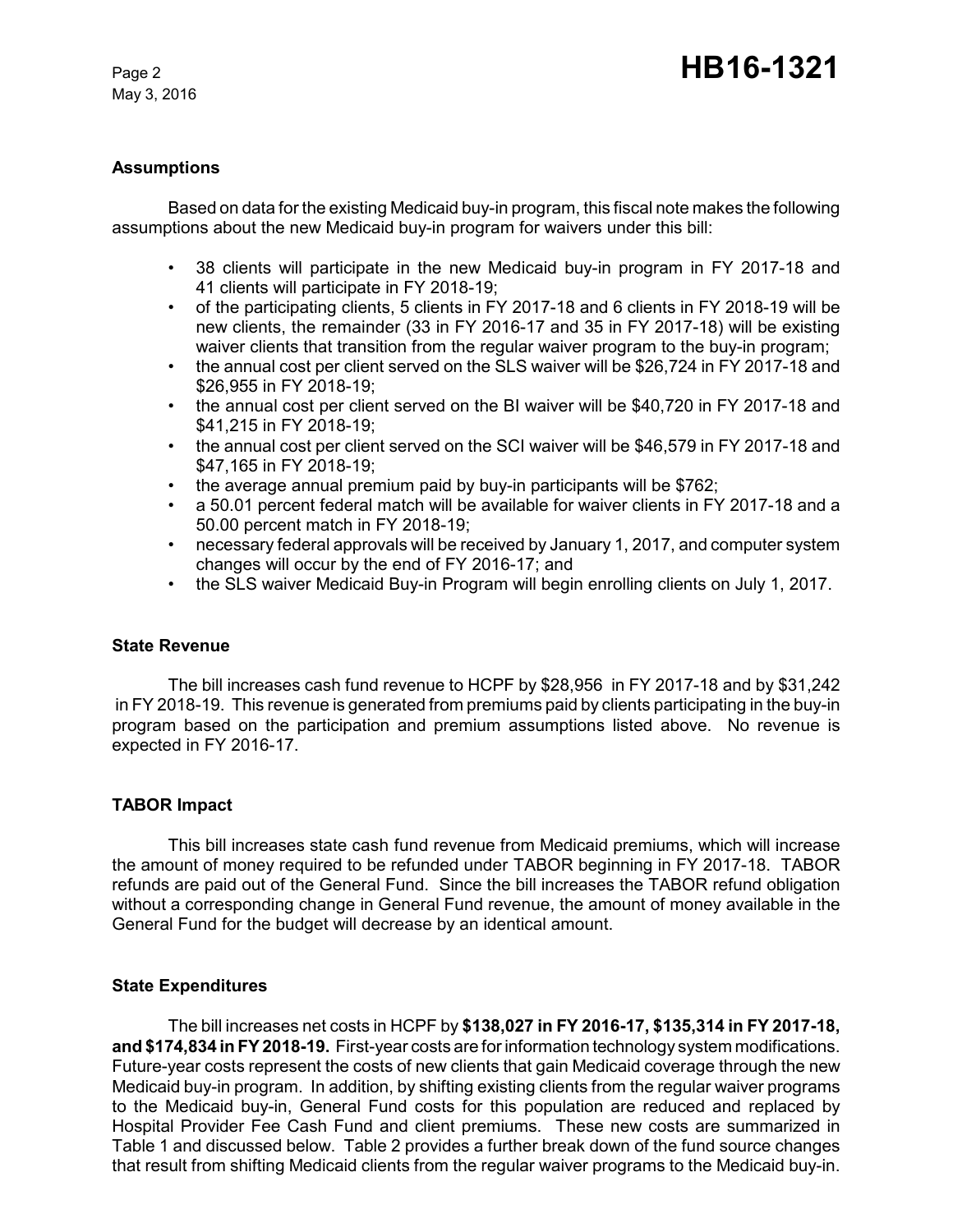| Table 1. Expenditures Under HB 16-1321                                                             |                   |                           |                           |
|----------------------------------------------------------------------------------------------------|-------------------|---------------------------|---------------------------|
| <b>Cost Components</b>                                                                             | FY 2016-17        | FY 2017-18                | FY 2018-19                |
| Medicaid Management Information<br><b>System Modifications</b>                                     | \$138,027         | \$0                       | \$0                       |
| New Waiver Client Costs                                                                            | 0                 | 135,314                   | 174,834                   |
| <b>TOTAL</b>                                                                                       | \$138,027         | \$135,314                 | \$174,834                 |
| <b>Hospital Provider Fee Cash Fund</b><br><b>Medicaid Buy-in Cash Fund</b><br><b>Federal Funds</b> | 13,803<br>124,224 | 65,739<br>3,810<br>65,765 | 85,131<br>4,572<br>85,131 |

*Medicaid Management Information System.* To implement the Medicaid buy-in, modifications to the Medicaid Management Information System (MMIS) are required at a one-time cost of \$138,027 in FY 2016-17. This work will be overseen by HCPF directly. A 90 percent federal match is assumed for MMIS changes, conditional upon advanced federal approval. The remainder is paid from the Hospital Provider Fee Cash Fund.

*Colorado Benefits Management System.* This bill also requires 578 hours of contract computer programming to make changes to the Colorado Benefits Management System (CBMS). For FY 2016-17, the Office of Information Technology has been appropriated funding for 117,276 programming hours for CBMS modifications (CBMS pool hours) in order to comply with federal requirements, make system enhancements, and implement new legislation. The fiscal note assumes the modifications required by this bill can be conducted within the existing appropriation for CBMS pool hours. If the total hours of computer programming for all planned CBMS modifications and modifications resulting from new legislation exceed this allocation, additional appropriations must be requested by HCPF through the annual budget process. If CBMS pool hours are not available, this bill is estimated to increase costs by up to \$79,186 in FY 2016-17, including \$19,797 General Fund and \$59,389 federal funds.

*New waiver clients using buy-in.* Based on the assumptions listed above, HCPF will have cost of \$135,314 in FY 2017-18 and \$174,834 in FY 2018-19 to serve new clients that enroll in Medicaid once the new buy-in option is available to waiver clients. These costs are paid from the Hospital Provider Fee Cash Fund, the Medicaid Buy-in Cash Fund, and federal funds. Costs are prorated in the first year by one month to reflect the lag in new claims being processed and paid.

**Existing waiver clients using buy-in.** While the total costs of serving existing clients under the various waivers will not change if they opt to participate in the buy-in, the funding source for serving these clients will shift. Specifically, General Fund costs are instead paid with Hospital Provider Fee Cash Funds and client premiums. Costs in FY 2017-18 are prorated by one-month to reflect the lag in shifting of payment of claims from the regular waivers to the new Medicaid buy-in. This shift in fund sources is outlined in Table 2. It is assumed these funding sources will be adjusted through the annual budget process as clients begin participating in the buy-in.